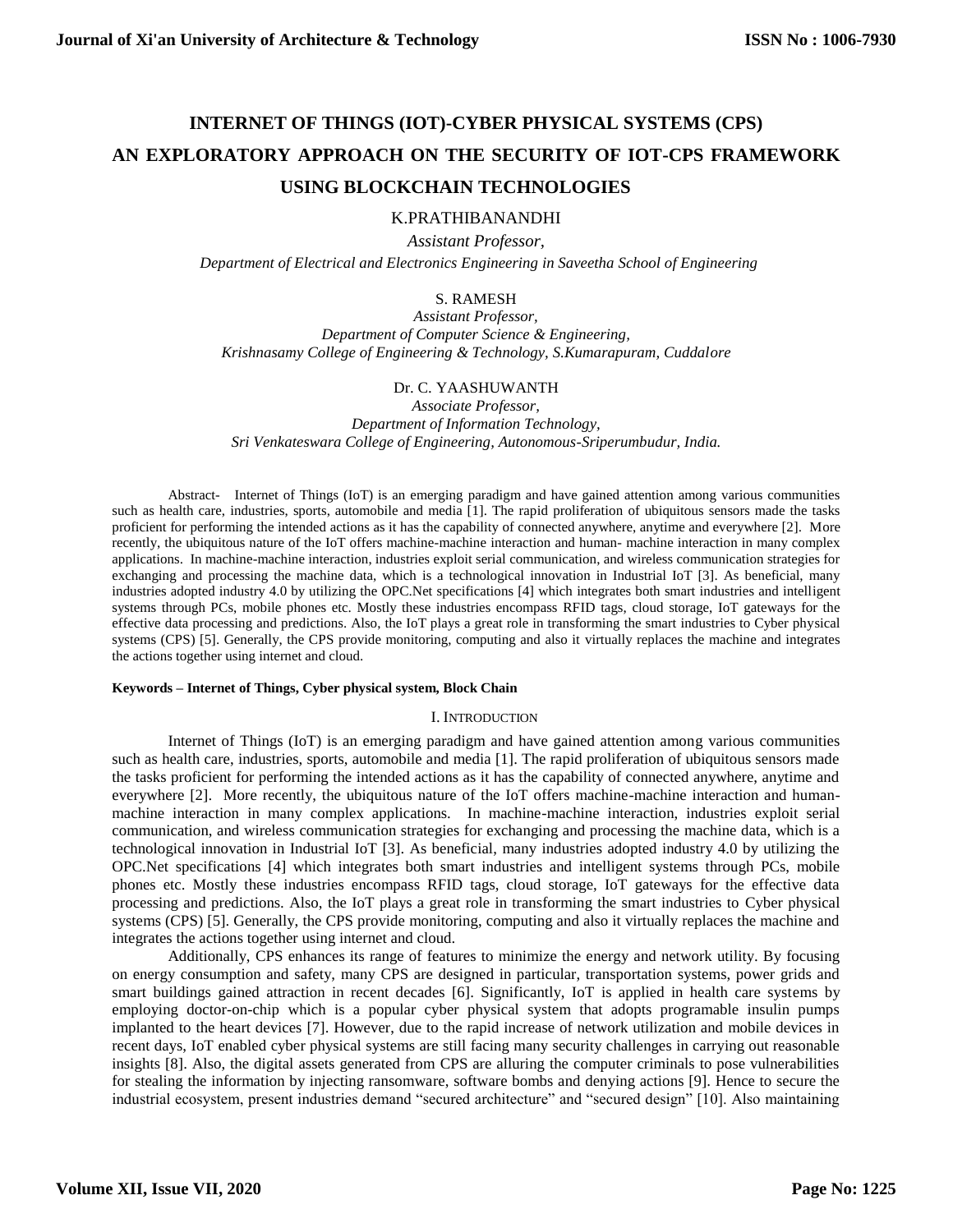integrity, confidentiality, availability and privacy are still challenging in many cyber physical systems [11]. To accomplish the above requirements, several security related algorithms and policies are modeled. But for enhanced protection and privacy, block chain technologies [12] are adopted in IoT-enabled cyber physical systems for its compatibility of validation and integrity. The main objective of this survey to investigate various security challenges and privacy issues associated with the block chain technologies for defending the IoT/CPS networks.

The following are the contributions for this paper:

- Section III explained the IoT-CPS infrastructure with its protocols
- Section IV depicts some IoT-CPS applications
- Section V investigates the recent security threats in IoT-CPS applications
- Section VI and V encompasses block chain concepts and features.

#### II. RELATED SURVEYS

Several literature retrospect has been put forth to perform a complete survey of IoT/CPS domain. In [13], various privacy and security challenges in Internet of Things are discussed and requirements for resource constrained environment is focused. Later Vikas Hassija et.al [14] presented a detailed view on security challenges and threats associated with the existing technologies and combat techniques in preserving the IoT frameworks. Followed by Hassija et.al, survey focused on security and layer wise issues are presented in [15]. In this study various algorithms based on machine learning, AI and blockchain are suggested to protect the IoT framework against security threats. Extending from [15], IoT security system architecture and issues related to security is discussed in [16]. In this work the underlying framework for enabling the security for home appliances is proposed and several challenges in designing the system is focused. Q.Jing et.al [17] surveyed about various security challenges and privacy issues corresponding to three layers of IoT. Later [18] focused in edge side security threats and corresponding counter measures are suggested.

Various authentication protocols with layer wise applications are discussed in [19]. Followed by [19] layer-wise security threats and countermeasures are investigated along with security threat models in [20]. Likewise, various trust management systems are surveyed with security and threat models in [21]. Moreover, systems on Internet of things with Cyber physical systems are reviewed in [22]. In this work, edge computing is utilized for preserving the security. Also, in [23] several existing works based on ensuring security in IoT-CPS for business insights with CPS vulnerabilities are addressed. In [24], hardware-based security in CPS along with security vulnerabilities are deeply studied. Focusing on Industry 4.0, security threats along with QoS requirements in CPS are reviewed [25]. Blockchain technology is a recent fascinating technology for providing security in IoT-CPS networks. Several surveys have been undergone for providing valuable knowledge in applying blockchain for IoT-CPS frameworks. Bitcoin is a popular cryptocurrency technology operates on blockchain. Several security and privacy issues related to blockchain in executing the bitcoin is discussed in [26]. In [27] holistic review of wide range of applications that are running on IoT-CPS is done. Also, some real-world applications that can benefit from blockchain enabled IoT-CPS is discussed. Additionally, studies on convergence of IoT with Blockchain and issues in cope up with 5G is done in [28]. In addition, with security, studies related to improve the efficiency parameters like lightness, QoS, and robustness is discussed in [29]. As beneficial, studies based on the current state of block chain enabled IoT-CPS is made [30]

#### III. INTERNET OF THINGS (IOT)-CPS INFRASTRUCTURE AND PROTOCOLS

Cyber-physical Systems (CPS) has acquired a growing amount of attention in academia, industry, and government due to its noteworthy potential on society, environment, and economy. It forms the basis of next-generation computer systems, which integrates computing elements with physical components and processes. Also, CPS encompasses the connected components and software to sense the objects in real world [31] and sends the signals accordingly. In industrial applications, it integrates the devices, motors and the internet to the cloud. Several CPS systems utilizes IoT devices for its enhanced functions such as motor control [32] and defect identification, which is considered as a multidisciplinary engineering design.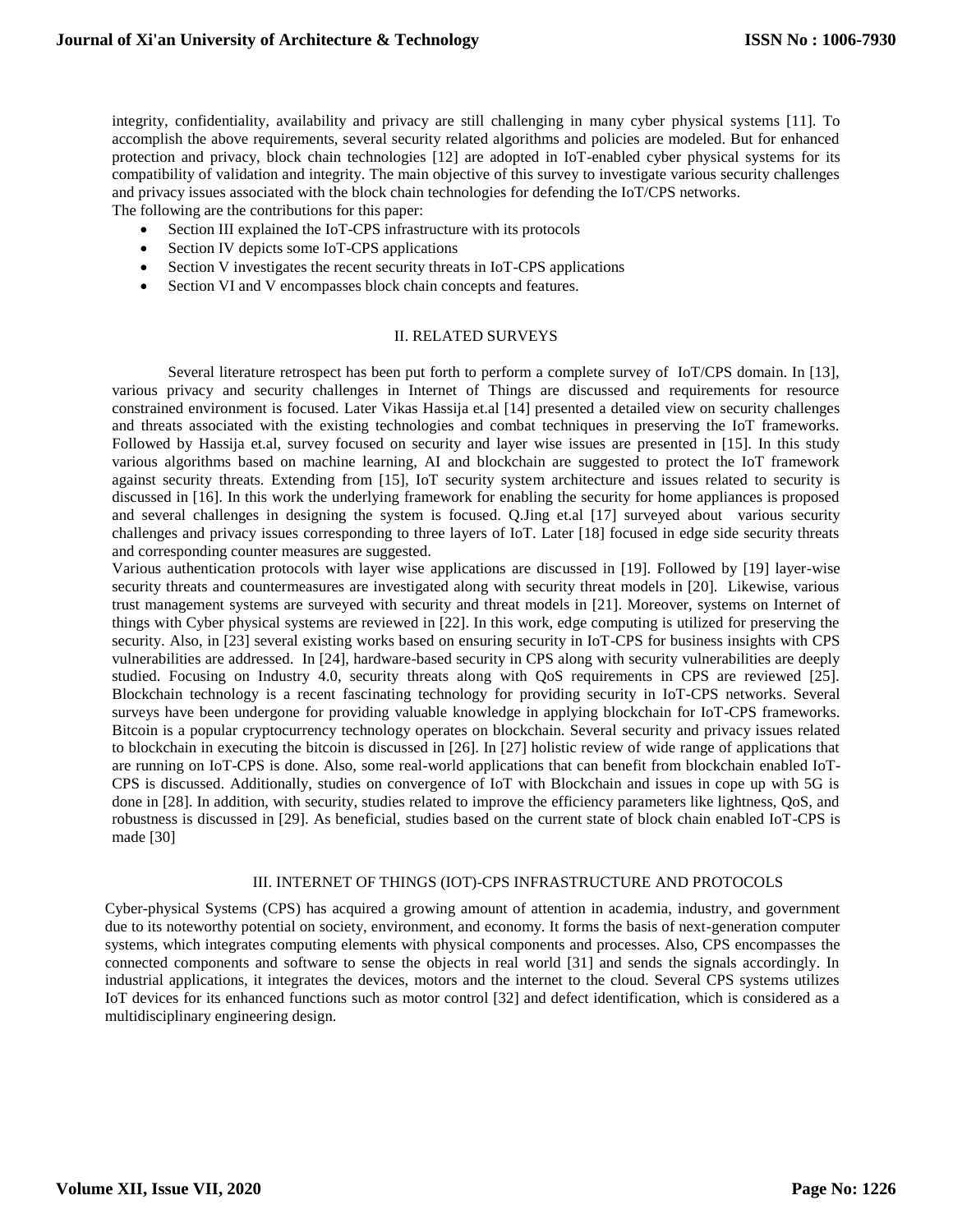## *3.1 IoT-CPS Infrastructure:-*

The high-level architecture of CPS is given in Figure 1. It integrates several computational elements and physical components proposed in [33]. The architecture as depicted in figure 1 clearly shows that different issues and design challenges that will be encountered in mechanical systems [34-35]. Also, the generic layered architecture (figure 2) for IoT-CPS is proposed in [36] which combines the two architectural frameworks proposed in [37-38]. In the generic framework, three layers are outlined in which the first layer performs IoT devices connected to the real-world entities followed by second layer comprises of communication protocols to connect with the network and the third layer meant for cloud services and management of virtual entities



Figure 1: High Level architecture of IoT-CPS



Figure 2: Generic Layered architecture

.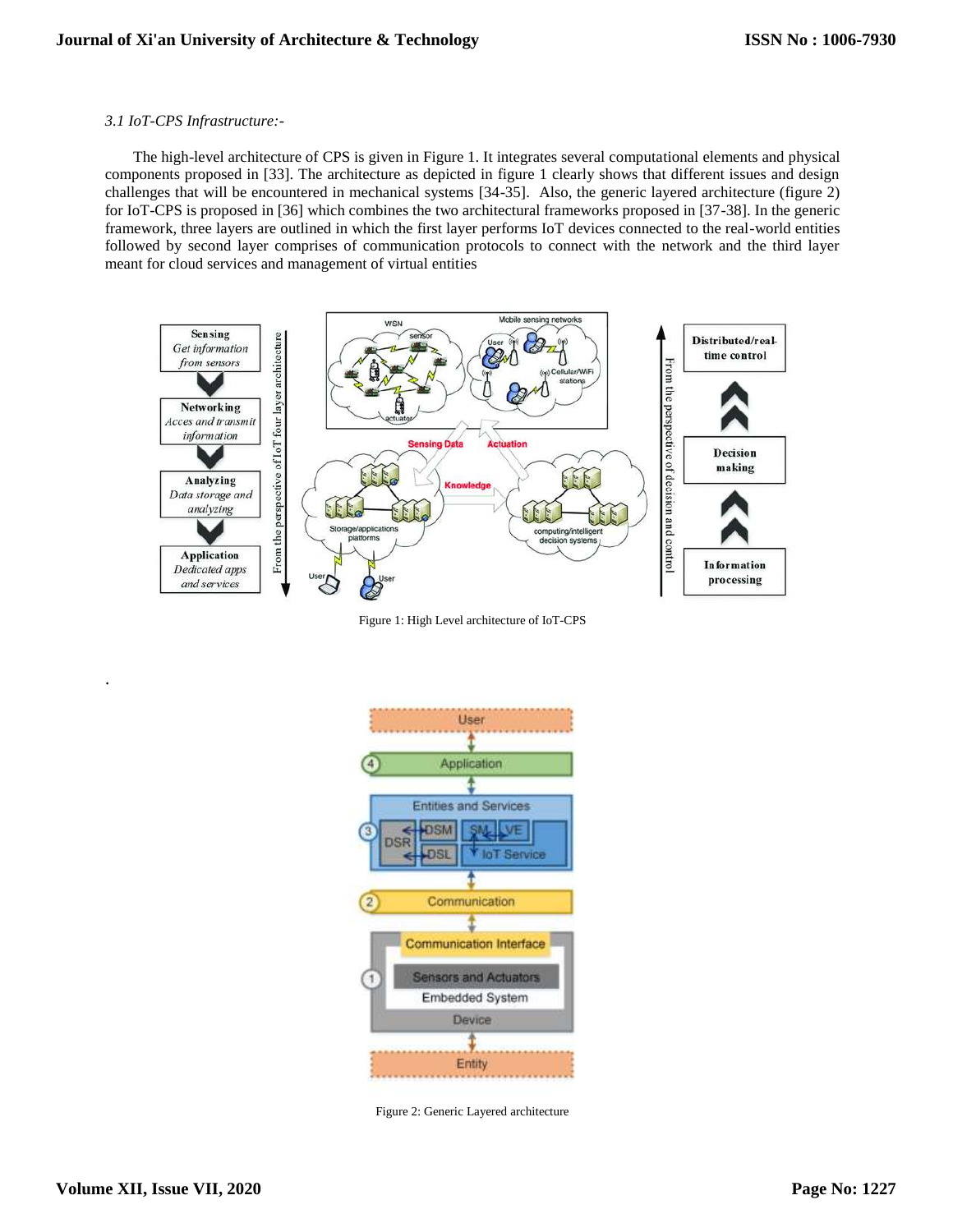## *3.2 IoT-CPS Protocols:-*

With the rapid proliferation of sensors and physical devices, the communication systems enable automation and intelligent services to accomplish tasks. Most of present day IoT-CPS systems generally operated in homogenous mode by means of traditional communication protocols. Protocols such as MQTT [39] meant for bandwidth efficiency, CoAP [40] for providing mobility management, AMQP [41] for message transfer in business applications, DCCP [42] for congestion-control are widely adopted in IoT networks. CPS are mostly dealt with heterogenous networks as most of IoT frameworks are unaware of location and installation parameters. Hence the protocols that supports CPS compatibility and QoS support is fairly needed. SPEED [43] ,MMSPEED [44] ,QoS aware protocol[45] are some of protocols widely used in IoT-CPS. SPEED protocol is fairly adopted in IoT-CPS which guarantees end-end delivery and real time adaptability. Generally, the nodes keep track of the information of the neighboring nodes. It decides the path by calculating the speed of the delivery of the information. Usually the routing information of each node contains only the neighborhood information and hence separate memory backup for each node is no longer needed as in DSV[46] and AODV[47].If the acquired speed is greater than the desired speed then the recorded speed is considered as the end-end time and hence QoS is achieved in CPS. MMSPEED is another routing protocol used in industrial CPS systems for providing the factors such as time efficiency and reliable transfer. It uses local neighbor node information and keep track of multiple paths for shortest path finding. Additionally, the routing decisions can be taken based on the end-end time delay for achieving QoS.QoS- aware protocol is designed for reducing the energy consumption and dealing with real time traffic. It efficiently divides the nodes into two queues in which one queue is used for real-time nodes that operate on time-critical manner and next queue is intended for non-time critical nodes MZRP[48] protocol is formally used for secure and energy efficient communication in IoT-CPS as most of the IoT -CPS, the embedded sensors and microcontrollers are battery or solar powered [49]. Also, to cope with the advancements in 5G[50], multi-hop zone routing protocol is designed for energy efficient transfer in industrial systems. It takes the benefit of MAC(Message Authentication Code) and CSMA( Carrier Sense Multiple Access) for secure multi-hop communication.

## IV. IOT-CPS APPLICATIONS

The present-day industries are closely been move to be data-driven approach in recent decades, IoT-CPS are becoming popular in many domains:

#### *4.1 Smart Hospital:-*

Current CPS technologies in accordance with IoT are progressing the smart healthcare ecosystem. It encompasses the sensors and fog computing for data aggregation in clinical environments [51]. Additionally, [52] authentication and authorization for secure transfer of secret assets is also performed. In healthcare systems, the integrity, availability and privacy of medical records is of utmost importance for effective healthcare CPS. In most of cases, the EHR (Electronic Health record) which is a vital source for processing of data to yield better results for further diagnosis.

#### *4.2 Smart Grid:-*

In most of the electrical energy distribution systems, the automation is enabled by deploying effective CPS for realtime monitoring among customers. The smart grid is then accompanied with cyber security solution for securing the data and the network [53]. By adopting IoT in electrical systems, the efficient and economic distribution is guaranteed [54] and several open issues can be addressed. Additionally, smart metering management is an additional feature by integrating wind-energy with the IoT-CPS for electricity generation and transmission [56].

#### *4.3 Smart Home:-*

In IoT-CPS based smart homes, due to the development of smart things, the intelligent home system can be built using IoT and Fog computing where the remote monitoring in addition of processing can be done effectively [57]. At the same time the authentication of the devices is also done by incorporating security policies. Moreover, in [58] and [59] several authentication schemes are designed for smart home systems and various security issues are addressed in [60].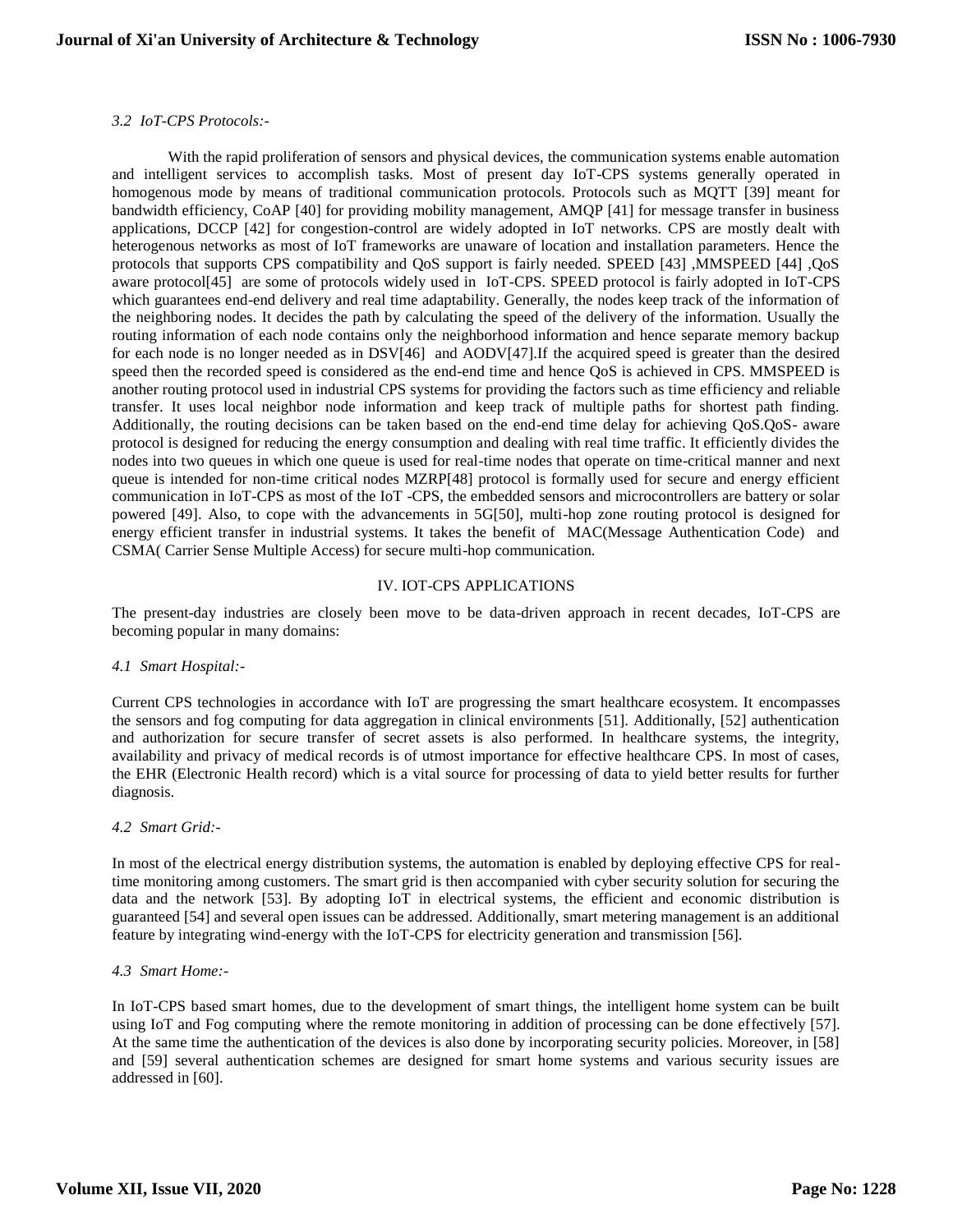## *4.4 Smart Transportation*

For a safe and smart travel, various IoT-CPS innovations are being built using vehicular sensor networks and network connectivity. It acquires signals from nearby vehicles and warns the driver to prevent accidents. Moreover, it sends the information of journey path, nearby petrol stations and traffic areas by utilizing GPS tracking and sensors. Also, some security issues accompanied with smart transportation systems as discussed in [61-62]. IoT-CPS based intelligent transport systems are proposed in [63] where smart and secure travel is addressed. More recently in-build sensors are suggested for detection of road conditions using AI concepts [64].

#### V. SECURITY THREATS IN IOT-CPS APPLICATIONS

Due to the rapid increase in data utility and network access, the present day IoT-CPS needs security mitigation techniques and combat methods for ensuring data reliability [65]. Some the major security challenges are discussed in this section.

#### *5.1 Boot Process Vulnerability:-*

In recent systems, the sequence of the booting process can be compromised by injecting boot process vulnerabiltiy and thus the subsequent operation may be interrupted. It usually disrupts the initial command in the device and alluring the hackers to deny the whole process (Ex. Google nest thermostat) [66-67]. It normally invades the second stage using boot loader. Several mitigation mechanisms are being performed in IoT-CPS against the vulnerability [68-69].

## *5.2 Hardware Exploitation:-*

 It usually occurs at the hardware level focusing on ports and flash cards by injecting the modified external devices and affirmed lines to modify the network lines thereby causes potential threats to the IoT-CPS models. Some timing attacks still exists by exploiting the kernel with older values as discussed in [70].

## *5.3 Chip-Level Exploitation:-*

This attacks usually occurs in the chip of IoT-CPS. Hence the devices rely on the chip for processing, it alleviates the whole system and poses security threats to the devices that are connected to the network. So, to combat those issues, several security mechanisms are proposed for providing on-chip security. Some recent researches [71] are made on incorporating AES key in the chip level in order to enhance the security.

#### *5.4 Software Exploitation:-*

Some IoT-CPS are encountered with software level security threat. It usually occurs through the code reuse from general purpose computation software and thus easy injection of vulnerabilities might be occur. Recently these kinds of attacks are noticed in stack over flows and also some smart home devices also get compromised [72-73]. Several algorithms [74-75] are proposed but the absence of addressing the resource efficiency still remains challenging.

## VI. BLOCK CHAIN CONCEPTS

Block chain technology are now becoming an interesting horizon in providing integrity, security and privacy in many complex applications. It mainly provides integrity among the users in the distributed networks by sharing a decentralized trust among them. Block chain is considered as the trusted party in that network. Moreover, it is the linked chain that consists of blocks connected cryptographically to keep the transactions in a secured way. Also, it is an open ledger that facilitates the "consensus" which is decentralized in nature in turn the modification of data is being restricted among the trusted parties. Hence, tampering of data can be avoided imposed by untrusted third parties and the transactions are virtualized [76-81]. Bitcoin is one among the popular use cases that are operating based on the blockchain technology. But the formal use of blockchain has been adopted by many complex applications and hence the core behind the block chain is too complex [82-92].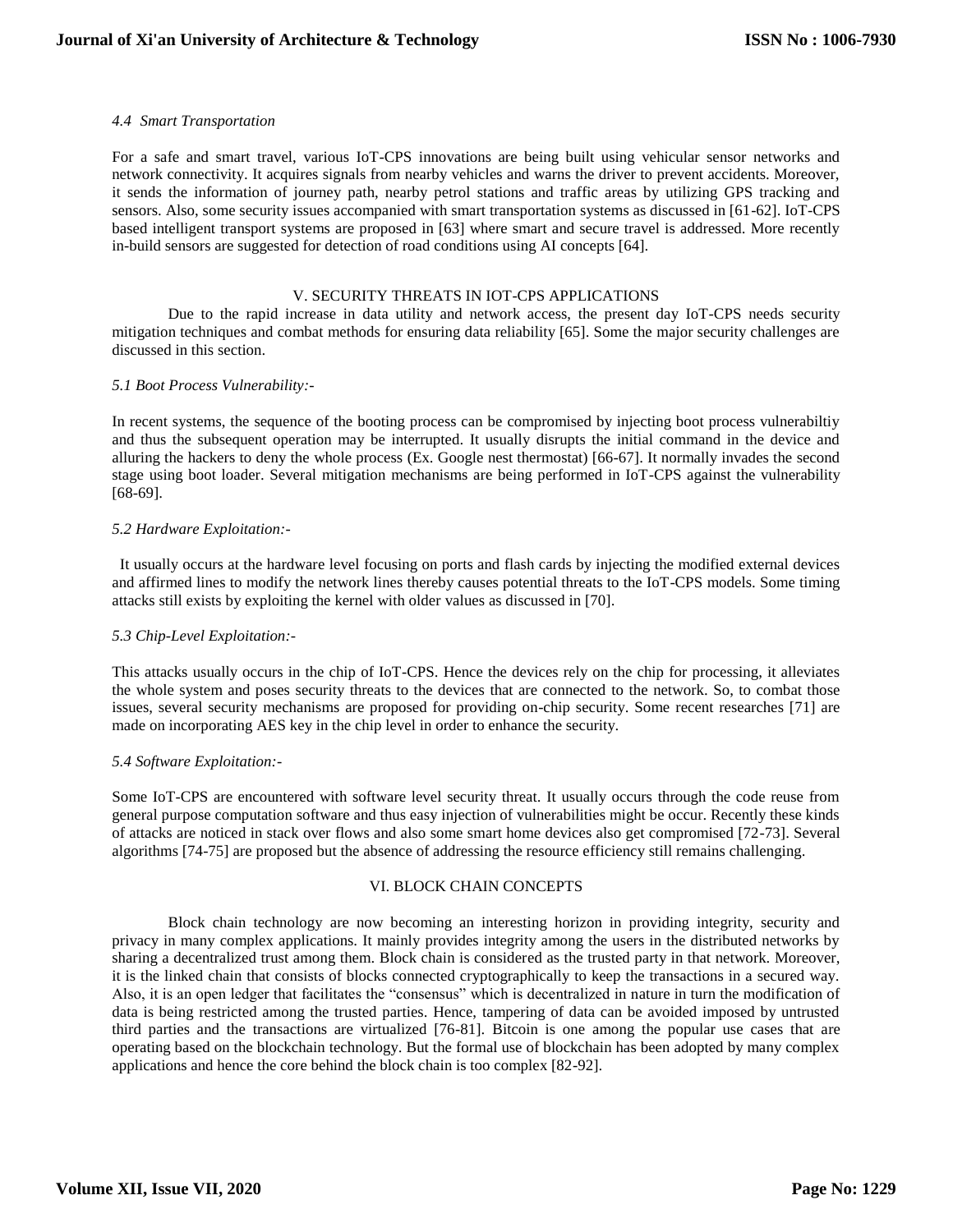Block chain utilizes the concepts of public key cryptosystems for generating digital signatures [93]. For providing the consensus among the nodes, it often employs the proof-of-work algorithm to agree upon the correctness of the information. Mostly blockchain is considered as the peer-to-peer network which holds the duplicated data of the chain, and hence the messages are shared equally among all the peers. It eventually supports the node joining and leaving from the distributed network by accepting the proof-of-work chain even the nodes are in in offline [94]. Usually the nodes collect the new values to form a tree like structure consists of hashed transactions and it is shared with a proof-of-work. Node that are intended to join in the network is given for solving a difficult hash-based proof-of-work for its acceptance. The initial node which solves the problem then broadcasts the solution value among all peers in the network. The new block which solves the proof-of-work is considered as the Miner and it is offered with a reward. The general block structure is given in figure 3. It consists of a header and data with four essential information namely:

- i. Hash of the previous block
- ii. Timestamp
- iii. Nonce
- iv. Hash of the merkle tree root

Merkle tree root is the [95] is the hashed tree where each node is named with the hash value of the block. This tree is intended for secure data transfer in the distributed ledger. The output of the tree is then added to the header block accompanied with the hash of the previous block and the corresponding timestamp. Hence to generate 32-bit nonce for cryptographic process the new header is given as a input.



Figure 3. Block structure

#### VII. SECURITY THREAT ADDRESS USING BLOCK CHAIN

Since Blockchain is a distributed peer to network, each node is connected among the peers in a hashed fashion and the messages are transferred in a secure manner. As shown in figure 4, Block chain is applied to various IoT-CPS in a distributed fashion. Each CPS generates the machine data and its associated values. To implement the business logic in the CPS network, all the transactions are let entered into the smart contract [96] and to satisfy the consensus metric in the network, consensus algorithm [97] is modeled and utilized. Various IoT-CPS applications [98] gets facilitated by block chain technologies. The models proposed by authors in [99] and [100] are some of the industrial CPS applications relying block chain and IoT approaches. A secure way of message transfer using blockchain technologies with IoT-CPS framework is explained in [101-102].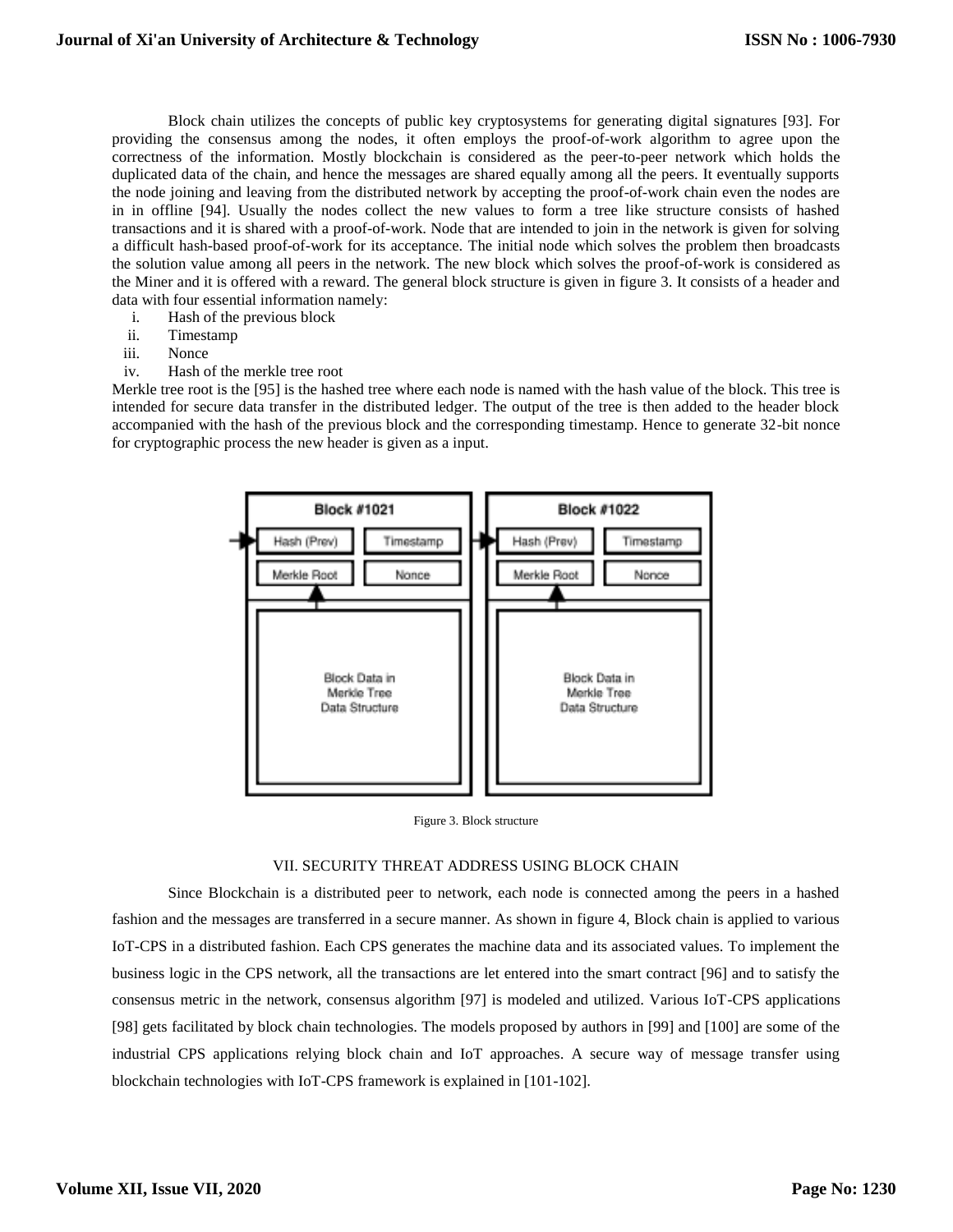

Figure 4. IoT-CPS using block chain technology

## VIII. IOT-CPS USING BLOCK CHAIN APPLICATIONS

In [103] block chain methodology is applied in smart home where a single miner is intended to take control of the entire application and also to connect with the external source. IoT-CPS enabled Insurance companies uses the key-value pair for sharing the privacy preserving data that stored periodically in block chain. It then ensures the integrity by comparing the hash values of user data and company data [104]. Significantly, block chain can be applied in record management in hospital sectors where the records are kept secret by sharing the hash values among the peers in the network. It then assures for the feasibility and compliance for its security features in the decentralized applications [105]. Also, it enables transparency among the stack holders in the supply chain [106] in addition with access control, secure data sharing and robustness.

The IoT-CPS based industrial systems utilizes the block chain methodology for mission critical applications such as nuclear plants and irrigation systems. The industrial systems mostly consist of sensors, actuators and controllers where massive amounts of data are generated and transferred. By combining with blockchain, the industrial systems transfer the data among the nodes in a more auditable way by a framework namely Ethereum [107]. It usually adopted for share the information regarding electric usage among the peers by collecting data from home devices. For an efficient energy trading, blockchain technologies are used where the frequency of energy and utilization are considered as the consensus in order to generate the proof-of-work [108]. Also, in some IoT-CPS, blockchain is utilized for distributed control systems where the functional energy blocks are considered as smart contracts [109]. Autonomous vehicles are often considered as the technological innovation where the IoT-CPS plays a vital role in it. Key management in intelligent transport systems [110] is facilitated by blockchain in which key transfer is performed distributive and hash protective. Additionally, refueling instructions and reward based intelligent transportation [111-112] are accomplished by blockchain for security and integrity of services.

Though blockchain has its widespread in variety of IoT-CPS applications, yet it poses some security challenges and privacy issues. Some of the existing works address those issues and suggested some combat methods. For instance, to address the security and privacy issues distributed ledger based framework is proposed in [113], for resolve the time announcements issue in IoT-CPS authors[114] proposed a secure scheme based on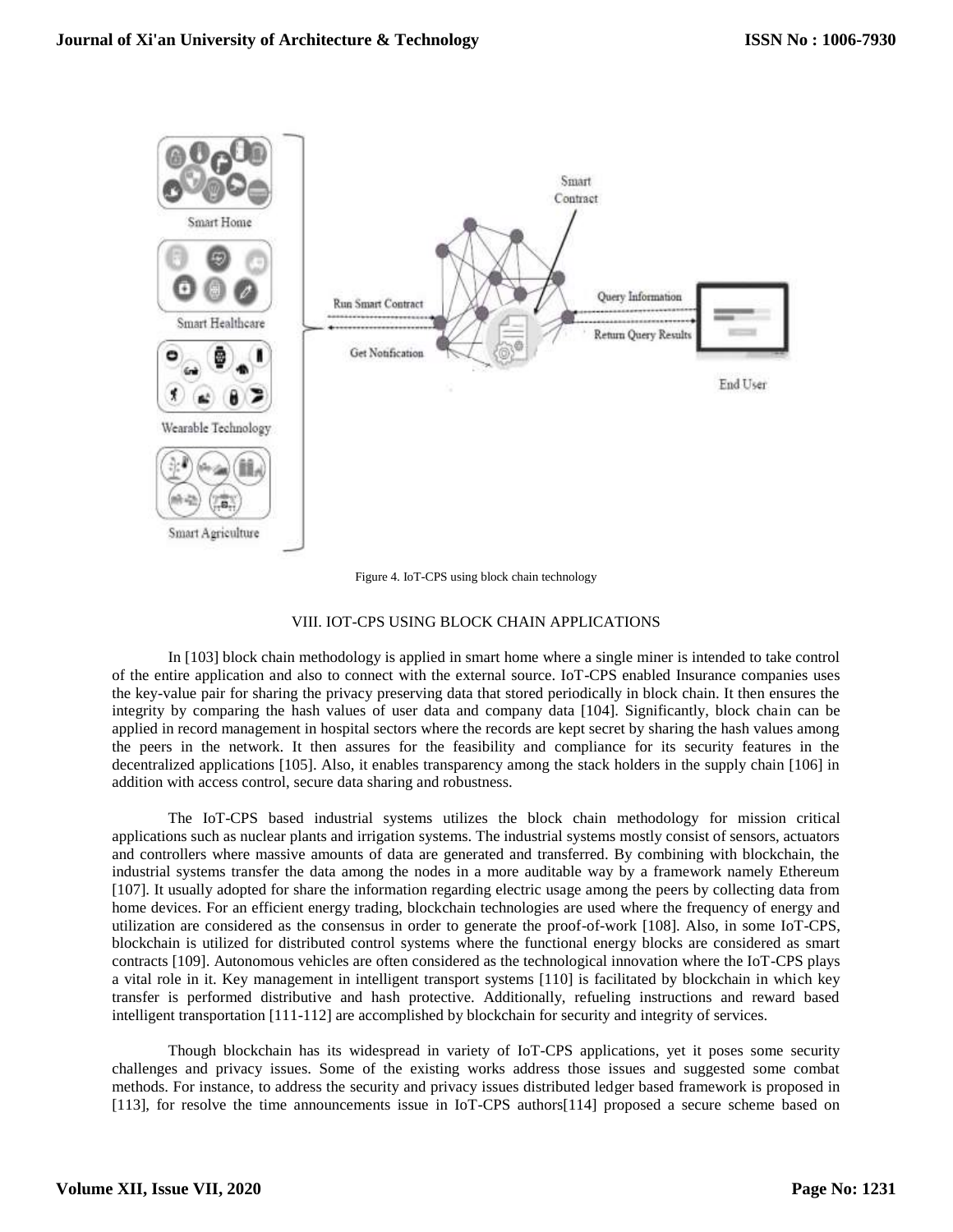blockchain, and high-level security management scheme based on blockchain for ensuring security and integrity is suggested in [115-116]. Also, design challenges and issues in integrating the blockchain and IoT-CPS for high-end applications are discussed in [117]. With the combination of machine learning algorithms, blockchain enhances security by means of device classification [118] in complex application for the detection of malicious nodes. Moreover, for better transaction efficiency and security, credit-based proof-of-work scheme is suggested in [119]. Also, promising security challenges and combat measures in IoT-CPS blockchain applications are discussed in [120].

#### IX. CONCLUSION

In this survey, an exploratory approach on the security of IoT-CPS framework using blockchain technologies is discussed. The survey starts with the underlying IoT protocols and infrastructures for IoT-CPS is analyzed with the present studies. Secondly, applications that utilized IoT and Cyber physical systems are reviewed with its features. Moreover, various security challenges and privacy issues in IoT-CPS are examined. Then the consideration of blockchain technologies in IoT-CPS for ensuring security and privacy is discussed with its applications. Though the blockchain technologies offered fascinating security features in many applications, some resource constrained applications still challenge blockchain by its complexity in implementing for complex processes.

#### REFERENCES

- 1. MahmoudAmmar<sup>a</sup>, [GiovanniRussello,](about:blank#!) <sup>b</sup>BrunoCrispo<sup>a</sup>, Internet of Things: A survey on the security of IoT frameworks, *Journal of [Information Security and Applications](about:blank) [Volume 38,](about:blank) February 2018, Pages 8-27*
- *2.* Andrade, Rossana & Maia, Rainara & Linhares de Araújo, Italo & Oliveira, Káthia & Maia, Marcio. (2017).
- *3.* Kalyani, Vijay & Gaur, Priya & Priya, Shubhangi. (2015). IoT: 'Machine to Machine' Application A Future Vision. *Journal of Management Engineering and Information Technology. 2. 2394-8124.*
- *4.* Ungurean, Ioan & Gaitan, Nicoleta-Cristina & Gaitan, Vasile. (2014). An IoT architecture for things from industrial environment. 1-4. *10.1109/ICComm.2014.6866713.*
- *5.* M. Broy,. "Challenges in modeling cyber-physical systems", *Proceedings of the 12th international conference on Information processing in sensor networks, ACM, 2013.*
- 6. Shih, Chi-Sheng & Chou, Jyun-Jhe & Reijers, Niels & Kuo, Tei-Wei. (2016). Designing CPS/IoT Applications for Smart Buidlings and Cities. IET Cyber-Physical Systems: Theory & Applications. 1. 10.1049/iet-cps.2016.0025.
- *7.* L. Sha, S. Gopalakrishnan, X. Liu and Q. Wang, "Cyber-Physical Systems: A New Frontier," 2008 *IEEE International Conference on Sensor Networks, Ubiquitous, and Trustworthy Computing (sutc 2008), Taichung, 2008, pp. 1-9, doi: 10.1109/SUTC.2008.85.*
- 8. H. He et al., "The security challenges in the IoT enabled cyber-physical systems and opportunities for evolutionary computing & other computational intelligence," 2016 *IEEE Congress on Evolutionary Computation (CEC), Vancouver, BC, 2016,* pp. 1015-1021, doi: 10.1109/CEC.2016.7743900.
- 9. EU FP7 E-Crime. The economic impacts of cyber rime, d2.2 executive summary and brief: *Cyber rime inventory and networks in nonict sectors. ecrime-project.eu/wp-content/uploads/2015/02/E-CRIME Deliverable 2.2.pdf*. Accessed, *25 Mar 2016.*
- 10. H. Kagermann, J. Helbig, A. Hellinger, and W. Wahlster. Recommendations for implementing the strategic initiative industrie 4.0: Securing the future of german manufacturing industry, *final report of the industrie 4.0 working group. Forschungsunion*, *Apr 2013*.
- 11. A. Colakovi´c, M. Had´ziali´c, Internet of things (iot): A review of enabling vtechnologies, challenges, and open research issues, *Computer Networks 144 (2018)* 17–39
- *12.* DanielMinoliBenedictOcchiogrosso, Blockchain mechanisms for IoT security, *Internet of Things, Elsevier,Volumes 1–2, September 2018, Pages 1-13*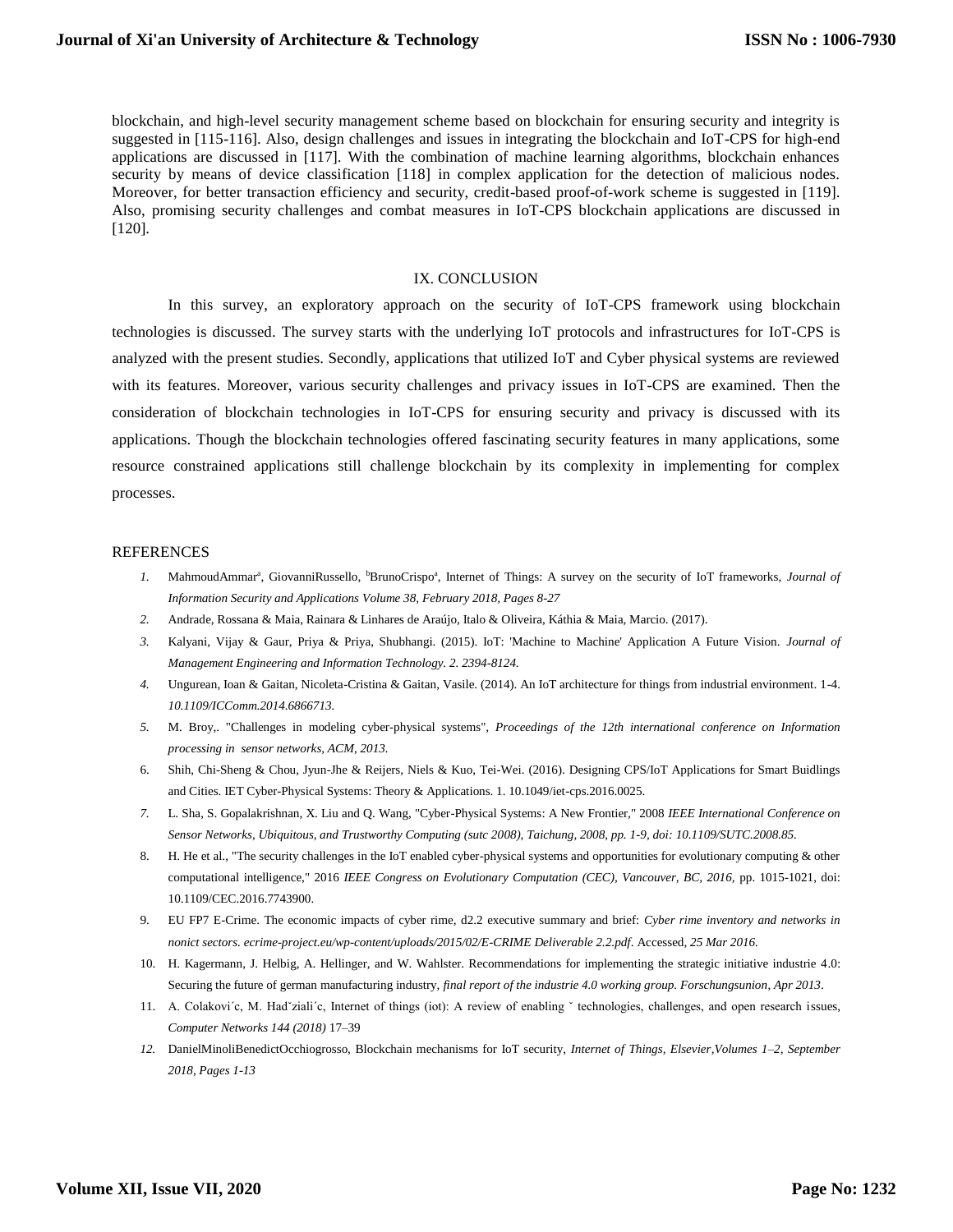- 13. Das, Manik Lal, "Privacy and Security Challenges in Internet of Things," *Distributed Computing and Internet Technology.* , pp. 33- 48, 2015.
- *14.* V. Hassija, V. Chamola, V. Saxena, D. Jain, P. Goyal and B. Sikdar, "A Survey on IoT Security: Application Areas, Security Threats, and Solution Architectures," in *IEEE Access, vol. 7, pp. 82721-82743, 2019, doi: 10.1109/ACCESS.2019.2924045.*
- *15.* BhabenduKumar et.al, Survey on IoT security: Challenges and solution using machine learning, artificial intelligence and blockchain technology*[, Internet of Things,](about:blank) Elsevier[, Volume 11,](about:blank) September 2020, 100227*
- *16.* ] D. Mocrii, Y. Chen, P. Musilek, IoT-based smart homes: A review of system architecture, software, communications, privacy and security, *Internet of Things 1 (2018) 81–98.*
- *17.* Q. Jing, A. V. Vasilakos, J. Wan, J. Lu, D. Qiu, Security of the internet of things: perspectives and challenges, *Wireless Networks 20 (8) (2014) 2481–2501.*
- *18.* A. Mosenia, N. K. Jha, A comprehensive study of security of internet-ofthings, *IEEE Transactions on Emerging Topics in Computing 5 (4) (2016) 586–602*
- 19. Y. Yang, L. Wu, G. Yin, L. Li, H. Zhao, A survey on security and privacy issues in internet-of-things*, IEEE Internet of Things Journal* 4 (5) (2017) 1250–1258.
- 20. P. I. R. Grammatikis, P. G. Sarigiannidis, I. D. Moscholios, Securing the internet of things: challenges, threats and solutions, *Internet of Things*.
- 21. A. K. Das, S. Zeadally, D. He, Taxonomy and analysis of security protocols for internet of things, *Future Generation Computer Systems* 89 (2018) 110–125.
- *22.* J. Lin, W. Yu, N. Zhang, X. Yang, H. Zhang, W. Zhao, A survey on internet of things: Architecture, enabling technologies, security and privacy, and applications, *IEEE Internet of Things Journal 4 (5) (2017) 1125–1142*
- *23.* Kim, Nam Yong & Rathore, Shailendra & Ryu, Jung & Park, Jin & Park, Jong. (2018). A Survey on Cyber Physical System Security for IoT: Issues, Challenges, Threats, Solutions. *Journal of Information Processing Systems. 14. 1361 ~ 1384. 10.3745/JIPS.03.0105.*
- *24.* Al-Omary, Alauddin & Alsabbagh, Haider & Al-Rizzo, Hussain. (2018). Survey of Hardware-based Security support for IoT/CPS Systems. *KnE Engineering. 3. 52. 10.18502/keg.v3i7.3072.*
- 25. H. Xu, W. Yu, D. Griffith and N. Golmie, "A Survey on Industrial Internet of Things: A Cyber-Physical Systems Perspective," in *IEEE Access, vol. 6, pp. 78238-78259, 2018, doi: 10.1109/ACCESS.2018.2884906.*
- *26.* M. Conti, E. Sandeep Kumar, C. Lal and S. Ruj, "A Survey on Security and Privacy Issues of Bitcoin," *in IEEE Communications Surveys & Tutorials, vol. 20, no. 4, pp. 3416-3452, Fourthquarter 2018, doi: 10.1109/COMST.2018.2842460.*
- *27.* Rathore, & Mohamed, & Guizani,. (2020). A Survey of Blockchain Enabled Cyber-Physical Systems. Sensors. 20. 282. *10.3390/s20010282.*
- *28.* Hong-Ning Dai, Blockchain for Internet of Things: A Survey, *IEEE Internet of Things Journal, 2019.*
- *29.* S. Cho and S. Lee, "Survey on the Application of BlockChain to IoT," 2019 *International Conference on Electronics, Information, and Communication (ICEIC), Auckland, New Zealand, 2019, pp. 1-2, doi: 10.23919/ELINFOCOM.2019.8706369.*
- *30.* FranCasino et.al, A systematic literature review of blockchain-based applications: Current status, classification and open issues, Telematics and Informatics, *Elsevier, Volume 36, March 2019, Pages 55-81*
- *31.* Lee, E.A., Seshia, S.A., 2011. Introduction to Embedded Systems A Cyber-Physical Systems Approach. *LeeSeshia.org, First Edition, Version 1.08, 1-15.*
- 32. Suh, S.C., Carbone, J.N., Eroglu, A.E., 2014. Applied Cyber-Physical Systems. Springer: New York, Heidelberg, Dordrecht & London, 1-3. Tecaru, C.V., Blebea, I., Rad, C.-R., 2014. *Considerations Regarding the Integration-Intrication Process in the Nature and Technology. ACTA Universitatis Cibiniensis, 64(1):82-87.*
- *33.* Mišiü, V., Mišiü, J., 2014. Machine-to-Machine Communications. Architectures, Technology, Standards, and Applications. *CRC Press, Taylor & Francis Group: Boca Raton, London & New York, 1-30.*
- *34.* Tecaru, C.V., Blebea, I., Rad, C.-R., 2014. Considerations Regarding the Integration-Intrication *Process in the Nature and Technology. ACTA Universitatis Cibiniensis, 64(1):82-87*
- *35.* Nie, J., Sun, R., Li, X., 2014. A Precision Agriculture Architecture with Cyber-Physical Systems Design Technology. *Applied Mechanics and Materials, 543-547:1567-1570.*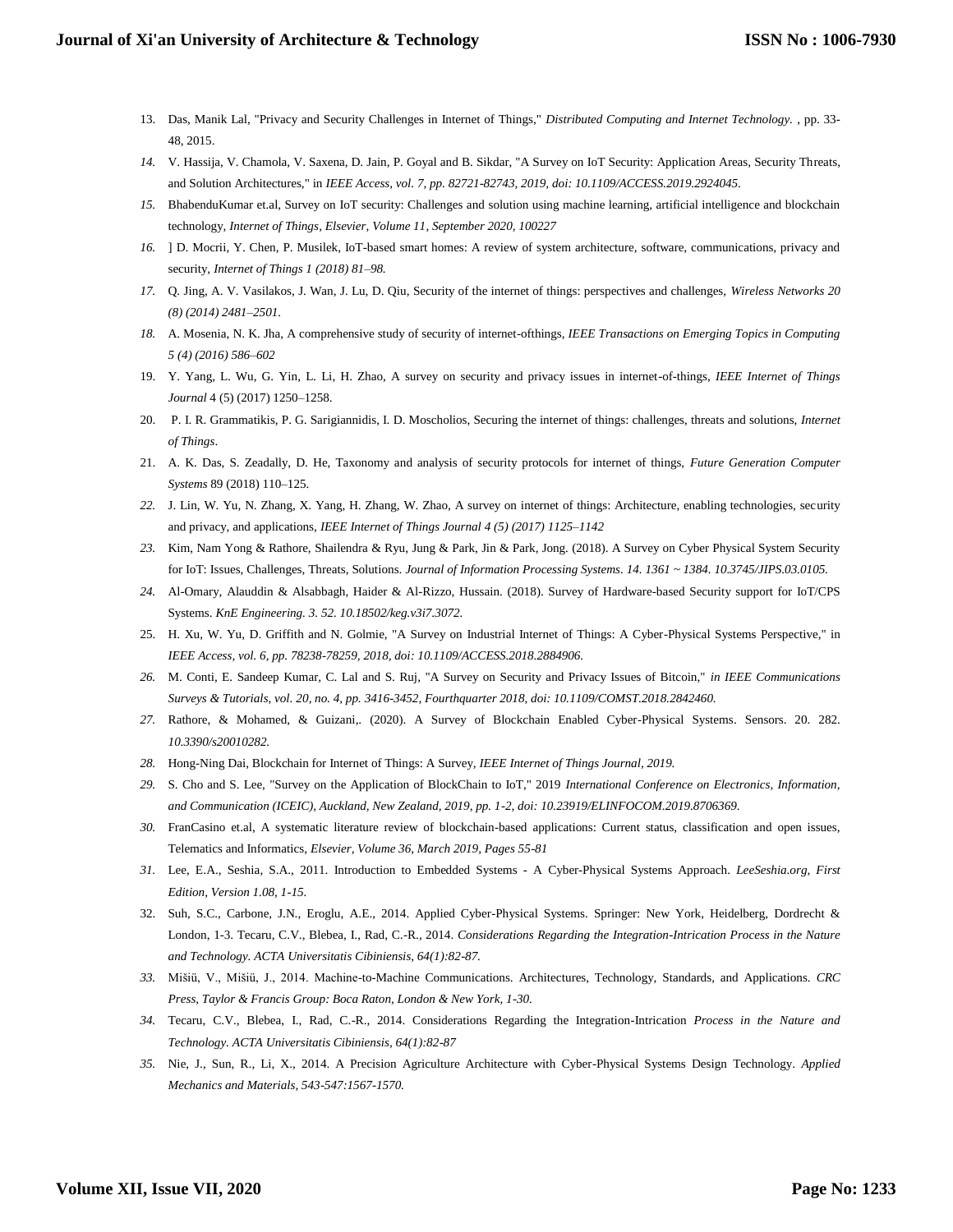- *36.* M. A. Pisching, F. Junqueira, D. J. Dos Santos Filho and P. E. Miyagi, "An architecture based on IoT and CPS to organize and locate services," *2016 IEEE 21st International Conference on Emerging Technologies and Factory Automation (ETFA), Berlin, 2016, pp. 1- 4, doi: 10.1109/ETFA.2016.7733506.*
- 37. M.A. Pisching, F. Junqueira, D.J. Santos Filho, and P.E. Miyagi, "Service Composition in the Cloud-based Manufacturing Focused on the Industry 4.0," *in DoCEIS 2015, IFIP AICT 450, 2015, pp. 65-72.*
- *38.* M.A. Pisching, F. Junqueira, D.J. Santos Filho, and P.E. Miyagi, "An Architecture for Organizing and Locating Services to the Industry 4.0," *23rd ABCM International Congress of Mechanical Engineering, Rio de Janeiro, Dezembro 2015. pp. 1-8.*
- *39.* Soni, Dipa & Makwana, Ashwin. (2017). *A SURVEY ON MQTT: A PROTOCOL OF INTERNET OF THINGS(IOT).*
- 40. L. Coetzee, D. Oosthuizen and B. Mkhize, "An Analysis of CoAP as Transport in an Internet of Things Environment," *2018 IST-Africa Week Conference (IST-Africa), Gaborone, 2018, pp. Page 1 of 7-Page 7 of 7.*
- *41.* G. Caiza, E. S. Llamuca, C. A. Garcia, F. Gallardo-Cardenas, D. Lanas and M. V. Garcia, "Industrial Shop-Floor Integration Based on AMQP protocol in an IoT Environment," 2019 *IEEE Fourth Ecuador Technical Chapters Meeting (ETCM), Guayaquil, Ecuador*, *2019, pp. 1-6, doi: 10.1109/ETCM48019.2019.9014858.*
- *42.* Y. Liu and W. Lu, "Improved Fairness Using DCCP in Wireless Sensor Networks," *2009 International Conference on Networking and Digital Society, Guiyang, Guizhou,* 2009, *pp. 141-144, doi: 10.1109/ICNDS.2009.41.*
- 43. Tian He et al. "SPEED: A stateless protocol for real-time communication in sensor networks". In: *In Proceedings of 23rd International Conference on Distributed Computing Systems (2003)*, *pp. 46–55.*
- *44.* Emad Felemban, Chang-Gun Lee, and Eylem Ekici. "MMSPEED: multipath Multi-SPEED protocol for QoS guarantee of reliability and Timeliness in wireless sensor networks*". In: Mobile Computing, IEEE Transactions 5 (2006), pp. 738–754*
- 45. Kemal Akkaya and Mohamed Younis. "An energy-aware QoS routing protocol for wireless sensor network". In: *In Proceedings of the Workshops in the 23rd International Conference on Distributed Computing Systems (2003), pp. 710–715.*
- *46.* Charles E. Perkins and Pravin Bhagwat, Highly dynamic Destination-Sequenced Distance-Vector routing (DSDV) for Mobile Computers, in *SIGCOMM Symposium on Communications Architectures and Protocols, (London, UK)*, *pp. 212-225, Sept. 1994.*
- *47.* ] C. E. Perkins and E. M. Royer, Ad-hoc On Demand Distance Vector Routing. *In WMCSA'99, New Orleans, LA, February 1999.*
- *48.* Saad Alharthi, Princy Johnson and Martin Randles (May 30th 2020). Secure and Energy-Efficient Communication in IoT/CPS [Online First], *IntechOpen, DOI:10.5772/intechopen.92039.*
- *49.* Mouradian C et al. A comprehensive survey fog computing: State-of-the-art and research challenges. *IEEE Communication Surveys and Tutorials. 2018;20(1):416-464*
- 50. Alharthi S et al. IoT/CPS ecosystem for efficient electricity consumption. In: Tenth International Green and Sustainable Computing Conference (IGSC), *Alexandria, VA, USA. 2019. pp. 1-7*
- 51. K. Jaiswal, S. Sobhanayak, B. K. Mohanta, D. Jena, Iot-cloud based framework for patient's data collection in smart healthcare system using raspberry-pi, in: *2017 International Conference on Electrical and Computing Technologies and Applications (ICECTA), IEEE*, *2017, pp. 1–4. [23]*
- 52. S. R. Moosavi, T. N. Gia, A.-M. Rahmani, E. Nigussie, S. Virtanen, J. Isoaho, H. Tenhunen, Sea: a secure and efficient authentication and 36 authorization architecture for iot-based healthcare using smart gateways*, Procedia Computer Science* 52 (2015) 452–459.
- 53. Karnouskos, Stamatis. (2011). Cyber-Physical Systems in the SmartGrid. *IEEE International Conference on Industrial Informatics (INDIN). 20 - 23. 10.1109/INDIN.2011.6034829.*
- 54. A. Meloni, P. A. Pegoraro, L. Atzori, A. Benigni, S. Sulis, Cloud-based IoT solution for state estimation in smart grids: Exploiting virtualization and edge-intelligence technologies*, Computer Networks 130 (2018) 156–165.*
- 55. Yasin Kabalci et.al, Internet of Things Applications as Energy Internet in Smart Grids and Smart Environments, *electronics*, 2019.
- 56. Moness, M.; Moustafa, A.M. A Survey of Cyber-Physical Advances and Challenges of Wind Energy Conversion Systems: Prospects for Internet of Energy. *IEEE Internet Things J. 2016, 3, 134–145.*
- *57.* K. Bing, L. Fu, Y. Zhuo, L. Yanlei, Design of an internet of things-based smart home system, in: 2011 *2nd International Conference on Intelligent Control and Information Processing, Vol. 2, IEEE, 2011, pp. 921–924. [19]*
- 58. U. Satapathy, B. K. Mohanta, D. Jena, S. Sobhanayak, An ecc based lightweight authentication protocol for mobile phone in smart home, in: *2018 IEEE 13th International Conference on Industrial and Information Systems (ICIIS), IEEE, 2018, pp. 303–308. [20]*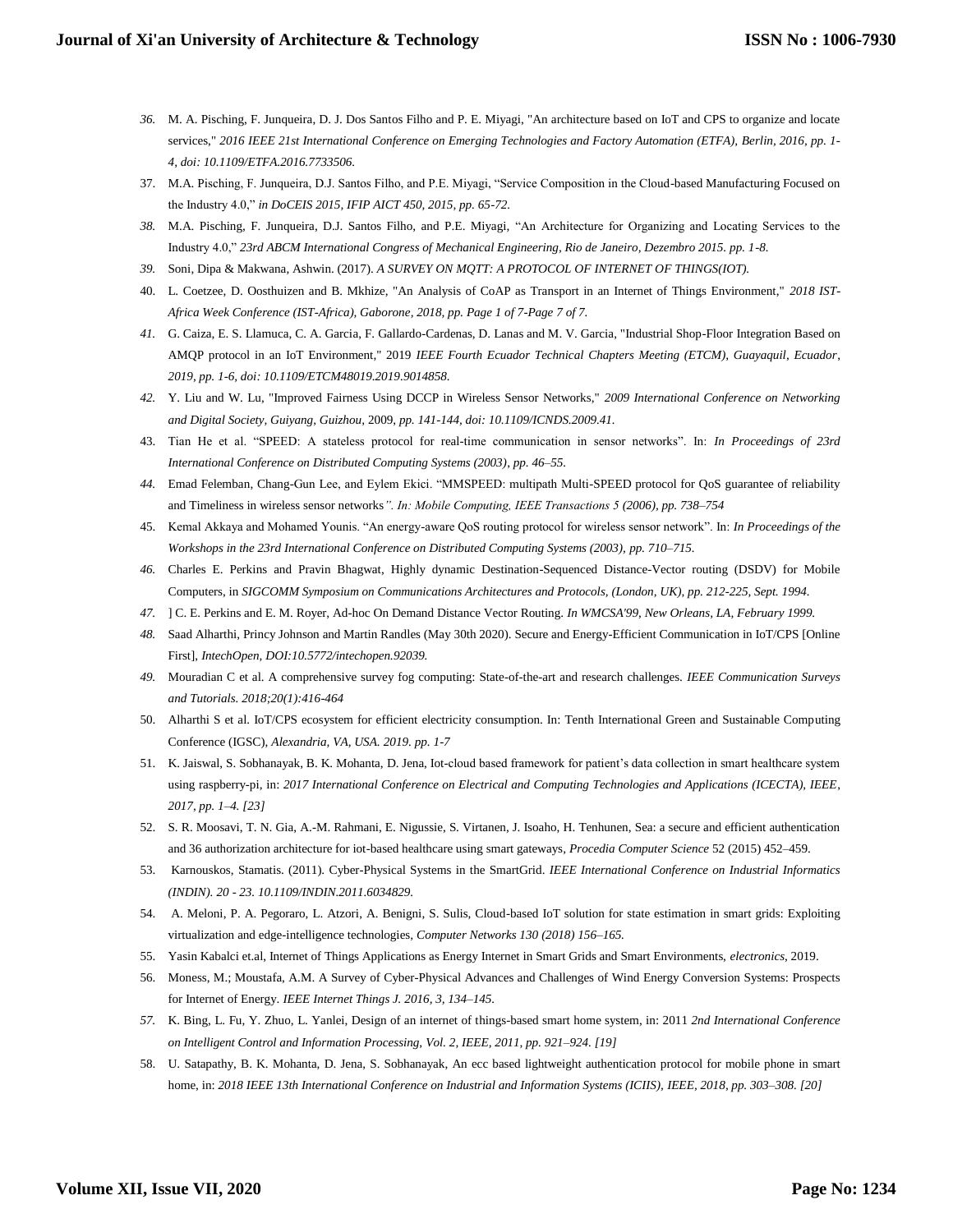- *59.* S. S. Panda, D. Jena, B. K. Mohanta, A remote device authentication scheme for secure communication in cloud based iot, in: 2019 *2nd International Conference on Innovations in Electronics, Signal Processing and Communication (IESC), IEEE*, 2019, pp. *165– 171.*
- 60. R. K. Kodali, V. Jain, S. Bose, L. Boppana, Iot based smart security and home automation system, in: *2016 international conference on computing, communication and automation (ICCCA), IEEE, 2016*, *pp. 1286–1289*
- 61. A. J. Neto, Z. Zhao, J. J. Rodrigues, H. B. Camboim, T. Braun, Fogbased crime-assistance in smart IoT transportation system*, IEEE Access 6 (2018) 11101–11111.*
- 62. L. F. Herrera-Quintero, J. C. Vega-Alfonso, K. B. A. Banse, E. C. Zambrano, Smart ITS sensor for the transportation planning based on IoT approaches using serverless and microservices architecture, *IEEE Intelligent Transportation Systems Magazine 10 (2) (2018) 17–27.*
- *63.* S. Muthuramalingam, A. Bharathi, N. Gayathri, R. Sathiyaraj, B. Balamurugan, et al., IoT based intelligent transportation system IoT-ITS for global perspective: A case study, in: *Internet of Things and Big Data Analytics for Smart Generation, Springer, 2019, pp. 279–300.*
- *64.* M. R. Dey, U. Satapathy, P. Bhanse, B. K. Mohanta, D. Jena, Magtrack: Detecting road surface condition using smartphone sensors and machine learning, in: *TENCON 2019-2019 IEEE Region 10 Conference (TENCON), IEEE, 2019, pp. 2485–2489.*
- *65.* K. Ly and Y. Jin, "Security Challenges in CPS and IoT: From End-Node to the System," *2016 IEEE Computer Society Annual Symposium on VLSI (ISVLSI), Pittsburgh, PA, 2016, pp. 63-68, doi: 10.1109/ISVLSI.2016.109.*
- *66.* G. Hernandez, O. Arias, D. Buentello, and Y. Jin, "Smart nest thermostat: A smart spy in your home," *in Black Hat USA, 2014.*
- *67.* O. Arias, J. Wurm, K. Hoang, and Y. Jin, "Privacy and security in internet of things and wearable devices," *IEEE Transactions on MultiScale Computing Systems, vol. 1, no. 2, pp. 99–109, 2015.*
- 68. B. Parno, J. M. McCune, and A. Perrig, "Bootstrapping trust in commodity computers," in Security and privacy (SP), *2010 IEEE symposium* on, *2010, pp. 414–429.*
- 69. A. Cui, J. Kataria, and S. Stolfo, "Killing the myth of cisco ios diversity: Recent advances in reliable shellcode design," in *USENIX Worshop on Offensive Technologies (WOOT*), *2011*
- *70.* "Xbox 360 timing attack," 2007, [Online]. *http://beta.ivc.no/wiki/index.php/Xbox 360 Timing Attack.*
- 71. S. Skorobogatov, "Fault attacks on secure chips: from glitch to flash," *in Design and Security of Cryptographic Algorithms and Devices (ECRYPT II)*, *2011.*
- *72.* "Critical security flaw: glibc stack-based buffer overflow in getaddrinfo() *(cve-2015-7547)," 2015, [Online]. https://access.redhat.com/articles/2161461.*
- *73.* M. Smith, "Security holes in the 3 most popular smart home hubs and honeywell tuxedo touch,"2015,[Online*].http://www.networkworld.com/article/2952718/microsoftsubnet/security-holes-in-the-3-most-popular-smarthome-hubs-andhoneywell-tuxedo-touch.html.*
- 74. C. Cowan, C. Pu, D. Maier, J. Walpole, P. Bakke, S. Beattie, A. Grier, P. Wagle, Q. Zhang, and H. Hinton, "Stackguard: Automatic adaptive detection and prevention of buffer-overflow attacks." in *Usenix Security, vol. 98, 1998, pp. 63–78.*
- 75. C. Cowan, S. Beattie, J. Johansen, and P. Wagle, "Pointguard tm: protecting pointers from buffer overflow vulnerabilities," in *Proceedings of the 12th conference on USENIX Security Symposium*, *vol. 12, 2003, pp. 91–104*.
- 76. 43] M. Pilkington, Blockchain technology: principles and applications, in: F.X. Olleros, M. Zhegu (Eds.), *Research Handbook on Digital Transformations, Edward Elger Publishing, Northampton, MA, 2016.*
- 77. D. Tapscott, A. Tapscott, Blockchain Revolution: How the Technology Behind Bitcoin Is Changing Money, *Penguin Random House LLC*, *New York, NY, 2016.*
- 78. A. Kosba, A. Miller, E. Shi, Z. Wen, C. Papamanthou, Hawk: the blockchain model of cryptography and privacy-preserving smart contracts, in: *Proceedings of the 2016 IEEE Symposium on Security and Privacy (SP), San Jose, CA, USA*, *May 2016, doi:10.1109/SP.2016.55.*
- 79. A. Wright, P. De Filippi, Decentralized blockchain technology and the rise of Lex cryptographia*. https://ssrn.com/abstract=2580664, March 2015*.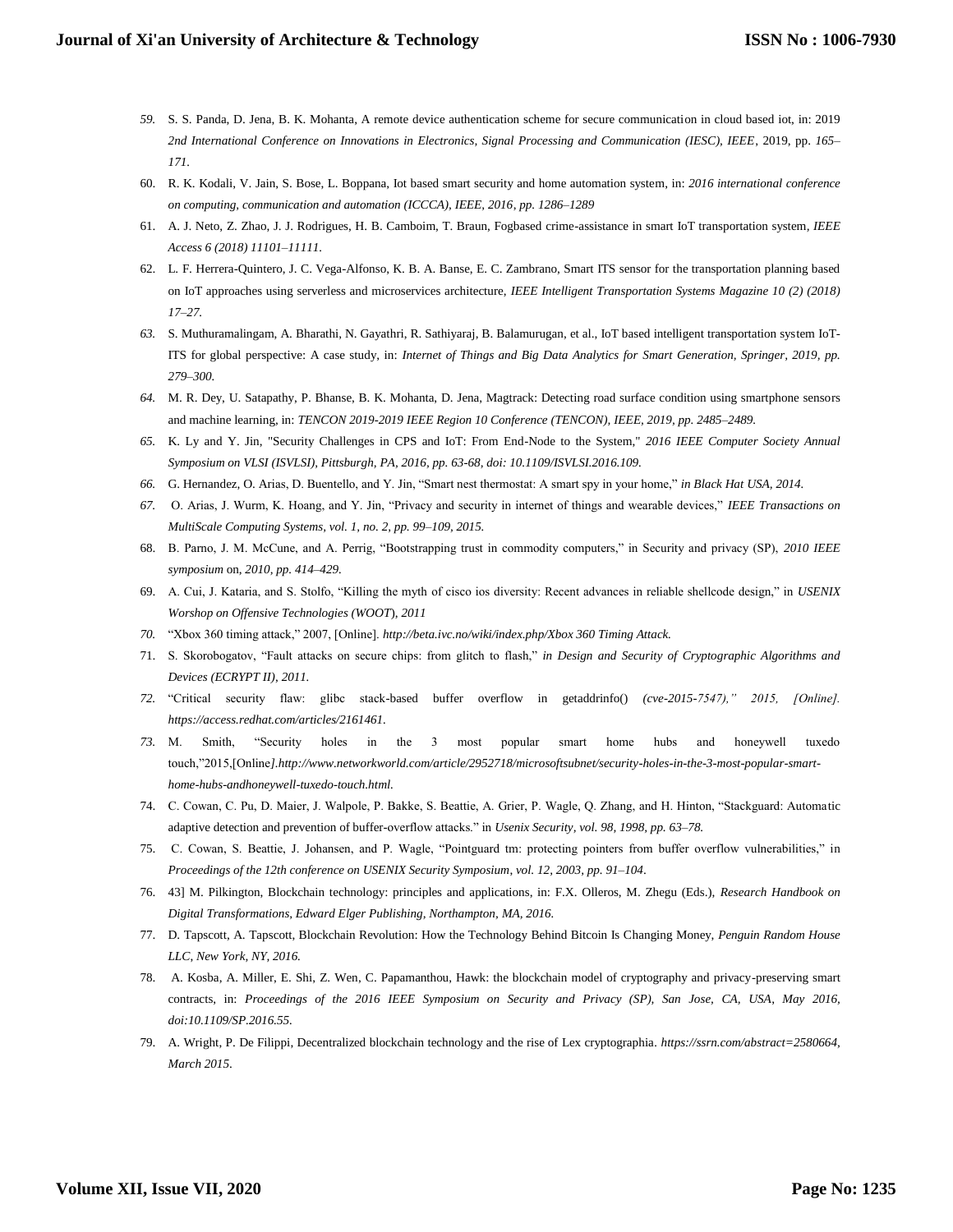- 80. X. Xu, C. Pautasso, L. Zhu, V. Gramoli, A. Ponomarev, A.B. Tran, S. Chen, The blockchain as a software connector, in: *Proceedings of the 2016 Thirteenth Working IEEE/IFIP Conference on Software Architecture (WICSA), Venice, Italy, April 2016,* doi:10.1109/WICSA.2016.21.
- 81. R.C. Merkle, "A digital signature based on a conventional encryption function". Proceedings of the Advances in Cryptology, CRYPTO '87. *Lecture Notes in Computer Science*. vol. 293. p. 369. doi:10.1007/3-540-48184-2\_32.
- 82. I. Bashir, Mastering Blockchain, *Packt Publishing, Birmingham, UK*, 2017 ISBN 978-1-78712-544-5.
- 83. N. Atzei, M. Bartoletti, S. Lande, R. Zunino, "A formal model of bitcoin transactions" *eprint.iacr.org*. Available online at https://eprint.iacr.org/2017/1124. pdf
- 84. K. Brünnler, D. Flumini, T. Studer T., A Logic of Blockchain Updates, in: S. Artemov, A. Nerode (Eds*.), Logical Foundations of Computer Science, Lecture Notes in Computer Science, 10703, Springer, Cham*, 2018.
- 85. S. N.Artemov, Explicit provability and constructive semantics, Bull. *Symb. Logic 7* (1) (2001) 1–36.
- 86. C. Decker, R. Wattenhofer, Information propagation in the Bitcoin network, in: *Proceedings of the Thirteenth IEEE International Conference on Peer– to-Peer Computing*, 2013, pp. 1–10.
- 87. S.I. Matsuo, How formal analysis and verification add security to blockchain-based systems, in: *Proceedings of the Formal Methods in Computer Aided Design (FMCAD), 2017, Vienna, Austria*, Oct. 2017.
- 88. J. Garay, A. Kiayias, N. Leonardos, The bitcoin backbone protocol: analysis and applications, in: *Proceedings of Eurocrypt*, 2015.
- 89. R. Dennis, G. Owenson, B. Aziz, A temporal blockchain: a formal analysis, in: *Proceedings of the 2016 International Conference on Collaboration Technologies and Systems (CTS*), Orlando, FL, USA, Nov. 2016.
- 90. B. Huang, Z. Liu, J. Chen, et al., Behavior pattern clustering in blockchain networks, *Multimed. Tools Appl. 76* (2017) 20099. https://doi.org/10.1007/ s11042-017-4396-4.
- 91. M.K. Awan, A. Cortesi, Blockchain transaction analysis using dominant sets, in: K. Saeed, W. Homenda, R. Chaki (Eds.), *Proceedings of the Computer Information Systems and Industrial Management. CISIM, Lecture Notes in Computer Science, 10244, Springer, Cham*, 2017.
- 92. A. Ouaddah, A.A. Elkalam, A.A. Ouahman, Towards a novel privacy-preserving access control model based on blockchain technology in IoT, Europe and MENA Cooperation Advances in Information and Communication Technologies, *Springer International Publishing*, 2017, pp. 523–533.
- 93. Merkle RC. Protocols for public key cryptosystems. In: 1980 IEEE symposium on security and privacy. *IEEE, 1980*. https:// doi.org/10.1109/SP.1980.10006.
- 94. Nakamoto S. Bitcoin: *A peer-to-peer electronic cash system*. 2008.
- 95. M Yu, S Sahraei, S Li, S Avestimehr, S Kannan, Coded Merkle Tree: Solving Data AvailabilityAttacks in Blockchains*, arXiv, 2019 ui.adsabs.harvard.edu*
- 96. B. K. Mohanta, S. S. Panda, D. Jena, An overview of smart contract and use cases in blockchain technology, in: *2018 9th International Conference on Computing, Communication and Networking Technologies (ICCCNT), IEEE*, 2018, pp. 1–4.
- 97. S. S. Panda, B. K. Mohanta, U. Satapathy, D. Jena, D. Gountia, T. K. Patra, Study of blockchain based decentralized consensus algorithms, in: TENCON 2019-2019 *IEEE Region 10 Conference (TENCON), IEEE,* 2019, pp. 908–913.
- 98. B. K. Mohanta, D. Jena, S. S. Panda, S. Sobhanayak, Blockchain Technology: A Survey on Applications and Security Privacy Challenges, *Internet of Things* (2019) 100107.
- 99. M. Banerjee, J. Lee, K.-K. R. Choo, A blockchain future for internet of things security: A position paper, *Digital Communications and Networks 4* (3) (2018) 149–160.
- 100. D. Minoli, B. Occhiogrosso, Blockchain mechanisms for IoT security, *Internet of Things 1* (2018) 1–13.
- 101. U. Satapathy, B. K. Mohanta, S. S. Panda, S. Sobhanayak, D. Jena, A secure framework for communication in internet of things application using hyperledger based blockchain, in: *2019 10th International Conference on Computing, Communication and Networking Technologies (ICCCNT),* IEEE, 2019, pp. 1–7.
- 102. T. M. Fern´andez-Caram´es, P. Fraga-Lamas, A Review on the Use of Blockchain for the *Internet of Things, IEEE Access 6* (2018) 32979–33001.